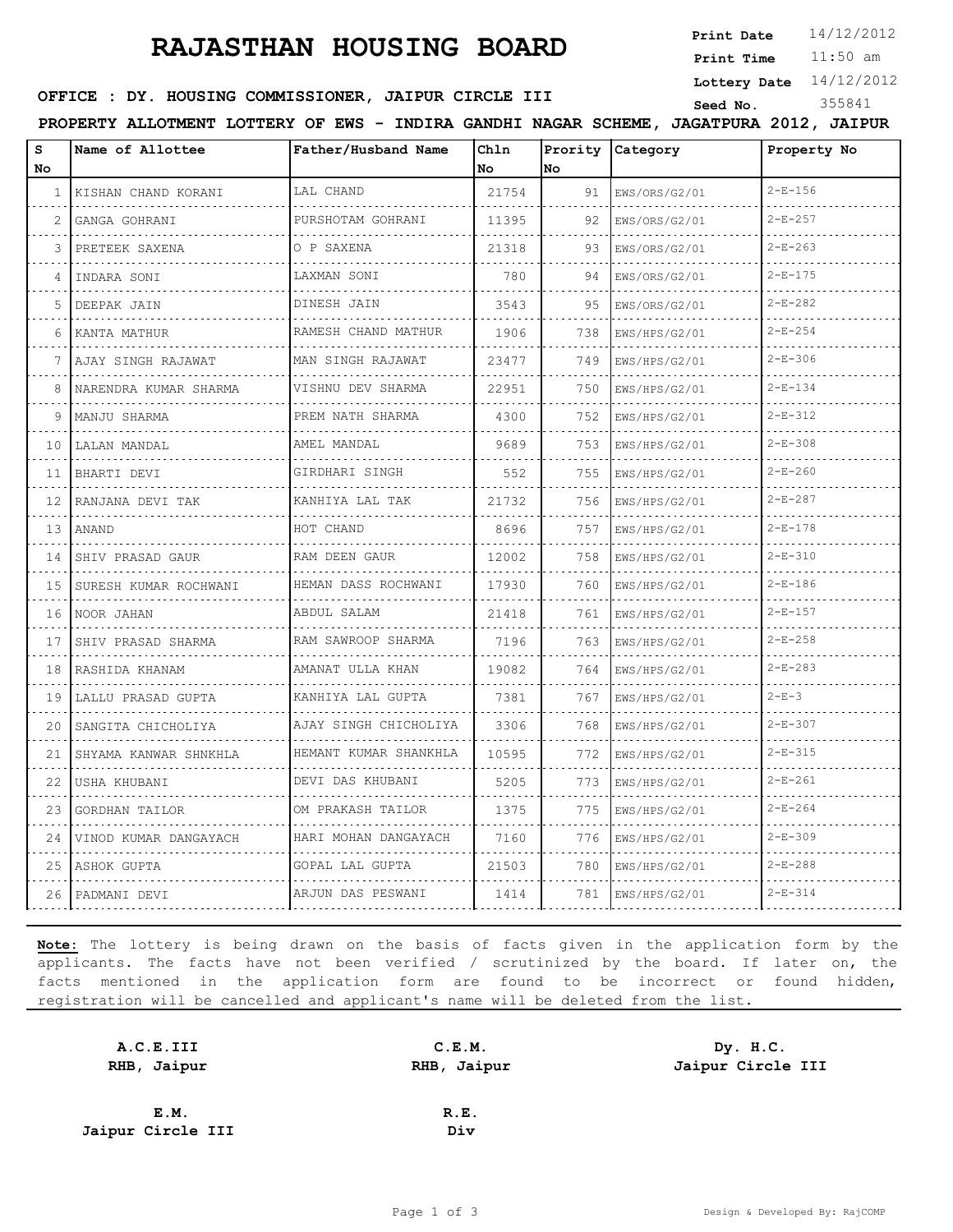# **RAJASTHAN HOUSING BOARD**

**Print Date**  $14/12/2012$ 

11:50 am **Print Time**

**Lottery Date** 14/12/2012

#### **SEED OFFICE : DY. HOUSING COMMISSIONER, JAIPUR CIRCLE III** Seed No. 355841

**PROPERTY ALLOTMENT LOTTERY OF EWS - INDIRA GANDHI NAGAR SCHEME, JAGATPURA 2012, JAIPUR**

| s<br>No | Name of Allottee           | Father/Husband Name       | Chln<br>No | Prority<br>No | Category           | Property No   |
|---------|----------------------------|---------------------------|------------|---------------|--------------------|---------------|
| 27      | SUNITA SHARMA              | PHOOL CHAND SHARMA        | 18943      | 782           | EWS/HPS/G2/01      | $2-E-284$     |
| 28      | .<br>GOVIND SINGH TANWAR   | .<br>ROOP SINGH TANWAR    | 12589      | 784           | .<br>EWS/HPS/G2/01 | $2 - E - 259$ |
| 29      | MAHENDRA KUMAR KUMAWAT     | .<br>RAM CHANDRA KUMAWAT  | 9876       | 785           | EWS/HPS/G2/01      | $2-E-185$     |
| 30      | KAVITA JAGWANI             | DAYAL DAS JAGWANI         | 5310       | 787           | EWS/HPS/G2/01      | $2 - E - 151$ |
| 31      | .<br>JAGDISH PRASAD SHARMA | .<br>CHIRNJI LAL SHARMA   | 12740      | 789           | EWS/HPS/G2/01      | $2-E-305$     |
| 32      | NAZAKAT ALI                | ALTAF ALI                 | 21029      | 790           | EWS/HPS/G2/01      | $2 - E - 21$  |
| 33      | MANOHAR LAL GURJAR         | MOOL CHAND GUJAR          | 18872      | 793           | EWS/HPS/G2/01      | $2 - E - 180$ |
| 34      | RAJU LAL SHARMA            | GIRRAJ PRASAD SHARMA<br>. | 3771       | 794           | EWS/HPS/G2/01      | $2-E-177$     |
| 35      | DEVENDAR KUMAR SHARMA      | BHAGWAT PRASAD SHARMA     | 21667      | 795           | EWS/HPS/G2/01      | $2 - E - 155$ |
| 36      | SATISH AGARWAL             | NATH MAL AGARWAL          | 23336      | 796           | EWS/HPS/G2/01      | $2 - E - 313$ |
| 37      | BHAGWAN DAS RAGHUVANSHI    | KIRAT RAM                 | 5768       | 797           | EWS/HPS/G2/01      | $2 - F - 311$ |
| 38      | MADINA BEGAM               | MOHAMED ARIFF             | 19296      | 798           | EWS/HPS/G2/01      | $2-E-183$     |
| 39      | LALLU RAM RAWAT            | DEVI SAHAI RAWAT          | 21185      | 799           | EWS/HPS/G2/01      | $2 - E - 179$ |
| 40      | SEEMA DEVI                 | LALIT KISHORE PANCHAL     | 8767       | 800           | EWS/HPS/G2/01      | $2-E-256$     |
| 41      | MUKESH KUMAWAT             | RAM LAL KUMAWAT           | 1279       | 801           | EWS/HPS/G2/01      | $2-E-176$     |
| 42      | SANTOSH AGARWAL            | TARA CHAND AGARWAL        | 5798       | 802           | EWS/HPS/G2/01      | $2 - E - 2$   |
| 43      | SITA DEVI                  | OM PRAKASH GUPTA          | 19118      | 803           | EWS/HPS/G2/01      | $2-E-289$     |
| 44      | SURESH KUMAR NAYAK         | LAL CHAND NAYAK           | 13058      | 804           | EWS/HPS/G2/01      | $2 - E - 181$ |
| 45      | CHANDRA SHEKHAR SRIVASTAVA | JAGDISH PRASAD SRIVASTA   | 4969       | 805           | EWS/HPS/G2/01      | $2-E-182$     |
| 46      | OM PRAKASH GUPTA           | MOHAN LAL GUPTA           | 13907      | 806           | EWS/HPS/G2/01      | $2-E-255$     |
| 47      | KHUSHAL DAS                | VEERU MAL                 | 10888      | 807           | EWS/HPS/G2/01      | $2-E-252$     |
| 48      | SHIV KARAN NAKWAL          | KAILASH CHAND NAKWAL      | 23205      | 809           | EWS/HPS/G2/01      | $2 - E - 154$ |
| 49      | LATA DEVI                  | CHIRANJI LAL              | 5845       | 20            | EWS/ORS/G4/01      | $2-E-153$     |
| 50      | VIJAY KUMAR                | LALA RAM                  | 1992       | 21            | EWS/ORS/G4/01      | $2 - E - 4$   |
| 51      | CHANDRA PRAKESH            | ROSHAN LAL                | 15303      | 63            | EWS/HPS/G4/01      | $2-E-253$     |
|         | 52   MAHESH KUMAR          | KHUSHAL CHAND             | 9465       | 88            | EWS/HPS/G4/01      | $2-E-184$     |

**Note:** The lottery is being drawn on the basis of facts given in the application form by the applicants. The facts have not been verified / scrutinized by the board. If later on, the facts mentioned in the application form are found to be incorrect or found hidden, registration will be cancelled and applicant's name will be deleted from the list.

| A.C.E.III         | C.E.M.      | Dy. H.C.          |
|-------------------|-------------|-------------------|
| RHB, Jaipur       | RHB, Jaipur | Jaipur Circle III |
|                   |             |                   |
| E.M.              | R.E.        |                   |
| Jaipur Circle III | Div         |                   |